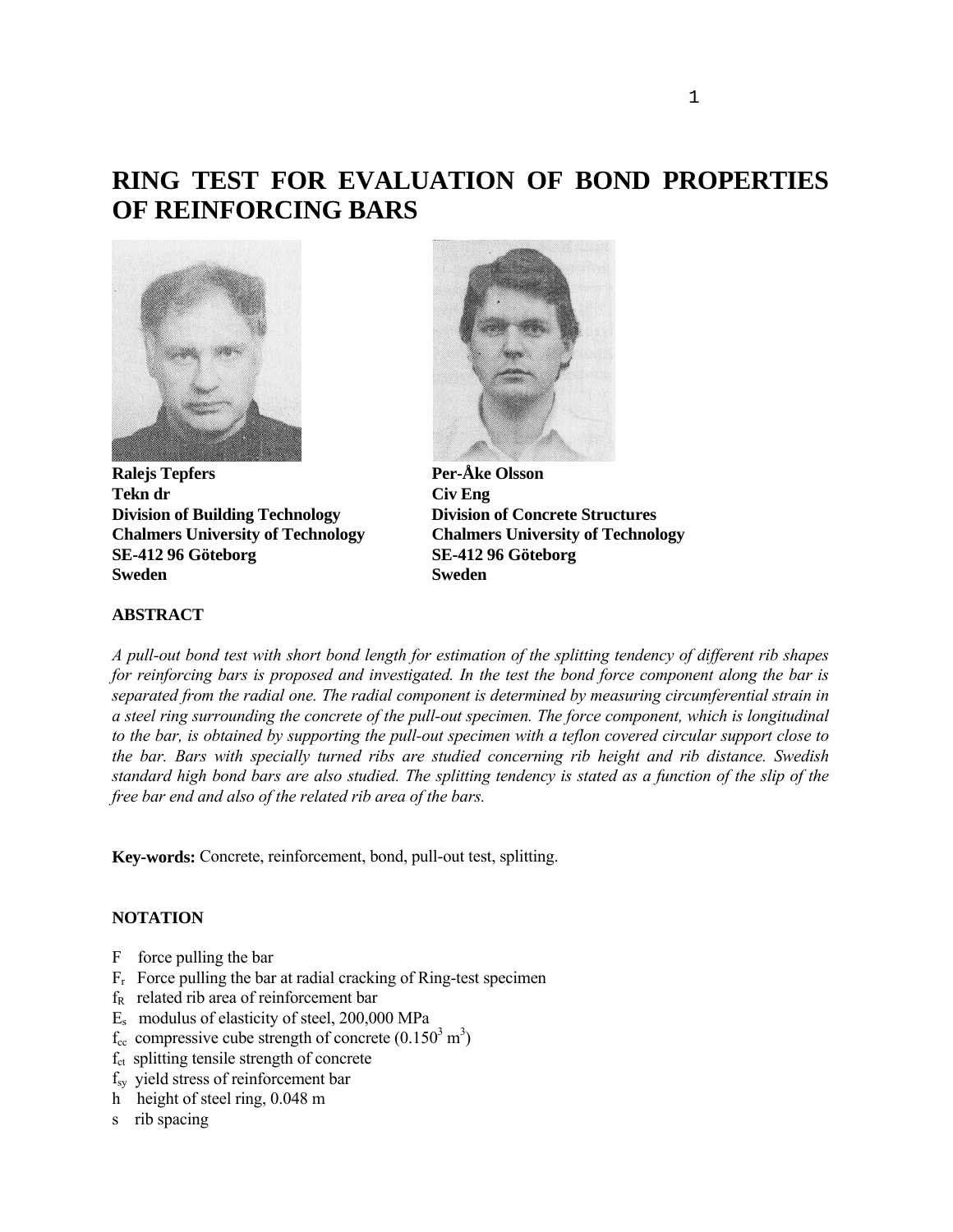- t thickness of steel ring, 0.0065 m
- α angle between direction of bond forces and bar axis
- δ free bar end slip
- δFmaxfree bar end slip at maximum load
- $\epsilon_{rs}$  circumferential steel ring strain
- ø core diameter of the bar
- $\varnothing_1$  diameter including ribs of the bar
- σ circumferential stress in steel ring
- τ bond stress

# **1 INTRODUCTION**

The bond characteristics of reinforcing bars for time being are characterized by pull-out tests in combination with different types of beam tests. Some of these tests are standardized. The best known of these tests are the RILEM-tests specified in: "RILEM/CEB/FIP Recommendations on reinforcement steel for reinforced concrete", RC5 for "Beam test" and RC6 for "Pull-out test". The standardized tests give however only a part of the necessary information. It can be said that the beam test characterizes the bond in general terms and the pull-out test gives information about the maximum possible bond strength. The tests do not give clear information about the splitting action on the surrounding concrete from bars with different types of lugs. Knowledge about the magnitude of the splitting forces is very important, because most bond failures are splitting failures. It is important, that a reinforcing bar has good anchoring capacity and at the same time the splitting forces from bond are small.

Different pull-out tests have been developed to obtain better information about bond /12/. Thus Rehm /1/ studied the bond of only one lug in pull-out tests. Losberg /2/, Berggren /3/, Losberg & Olsson /6/ have used a pull-out test with short (3 bar diameters) bond length. Goto (1971) has studied the flow of the bond forces from the lugs out into surrounding concrete by injecting inc in the developed micro cracks near the surface of the reinforcement. Otsuka /14/ has made X-ray photographs of the cracks close to the bar surface. Tepfers /5/, /8/ has deduced analytic expressions for determination of the splitting resistance of the bar surrounding the concrete in the anchoring zone.

However none of these investigations analyze the bond by isolating the splitting forces from the principal bond forces during the loading sequence. An attempt to this end is made at Chalmers University of Technology, Division of Concrete Structures by the development of a pull-out test within a steel ring, the "Ring Test", which enables a separation of the bond forces into splitting and anchoring force components and an analysis of them.

## **2 RING TEST - DESIGN AND FUNCTION**

An ordinary pull-out test specimen is made of a reinforcing bar, which is cast in a concrete block usually in form of a cube. The bond length between reinforcement and concrete is often rather short and is embedded in a concrete mass, which is big enough to resist the splitting forces from the anchored bar. The failures usually are pull-out failures, which mainly give information about the shear strength of the concrete. This type of failure however is rare, when bond in a reinforced concrete member is tested. Instead the usual type of failure is splitting failure. When analyzing such failures, the splitting forces are estimated assuming the bond forces being directed a 45 degree angle α outward into the surrounding concrete. The bond forces become directed outward from the bar when the micro cracking along the bar appears due to the fact, that the principal tensile stress reaches the tensile strength of the concrete, Goto /4/ and Tepfers /5/, /8/. In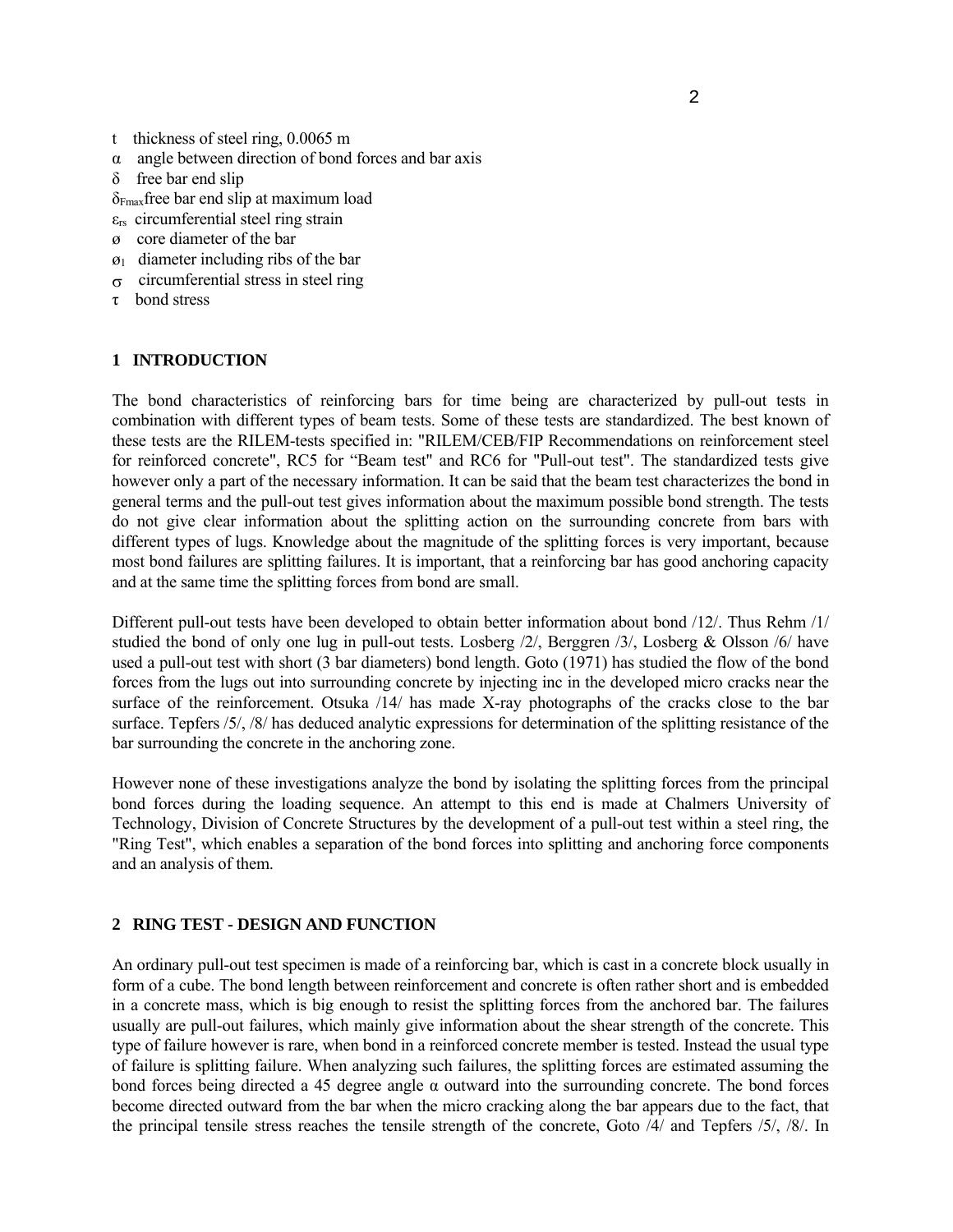reality, however, the splitting tendency is not the same for different types of ribbed bars and it changes also with the intensity of load. It cannot always be estimated with  $\alpha$  being 45 degrees.

The idea behind the "Ring Test" is to separate the bond forces directed outward into concrete from the bar in two components parallel and perpendicular to the axis of the bar. The magnitude and the direction of the bond forces can then be studied.

The "Ring Test" is carried out as a pull-out test, where the specimen is a low concrete cylinder with the studied reinforcing bar embedded along the centre axis of the cylinder, FIG. 1. The bond length corresponds to the height of the cylinder, which is chosen to be 3 diameters of the bar, so the bond stress along the bond length becomes practically evenly distributed, Losberg /2/. The cylinder is cast in a thin steel tube (the ring), which becomes a part of the test specimen. Further the "Ring Test" pull-out specimen is supported with a teflon, low friction, narrow ring close to the bar. This support takes care only of the bond force component, which is parallel to the bar. The bond force component perpendicular to the bar is resisted by the concrete and steel ring. When the concrete cylinder cracks in radial direction the force component is resisted only by the steel ring surrounding the concrete. After radial cracking the steel ring will keep the concrete pieces together. Because of the steel ring reinforcing effect it is possible to increase the pull-out force after radial cracking. The radial components of the bond forces give rise to strains in the steel ring. The strains can be measured with strain gauges. Knowing the dimensions of the ring and the modulus of elasticity of the steel, the radial forces can be determined at the same time as the pulling force and slip between the bar and surrounding concrete is measured.

Tests with the "Ring Test" FIG. 2, and also a holographic photo, Beranek /10/ show, that many radial cracks appear in the concrete surrounding the anchored bar. This means that the pressure from the anchored bar against the steel ring will have a rather even distribution.



*Figure 1: The "Ring Test" arrangement.*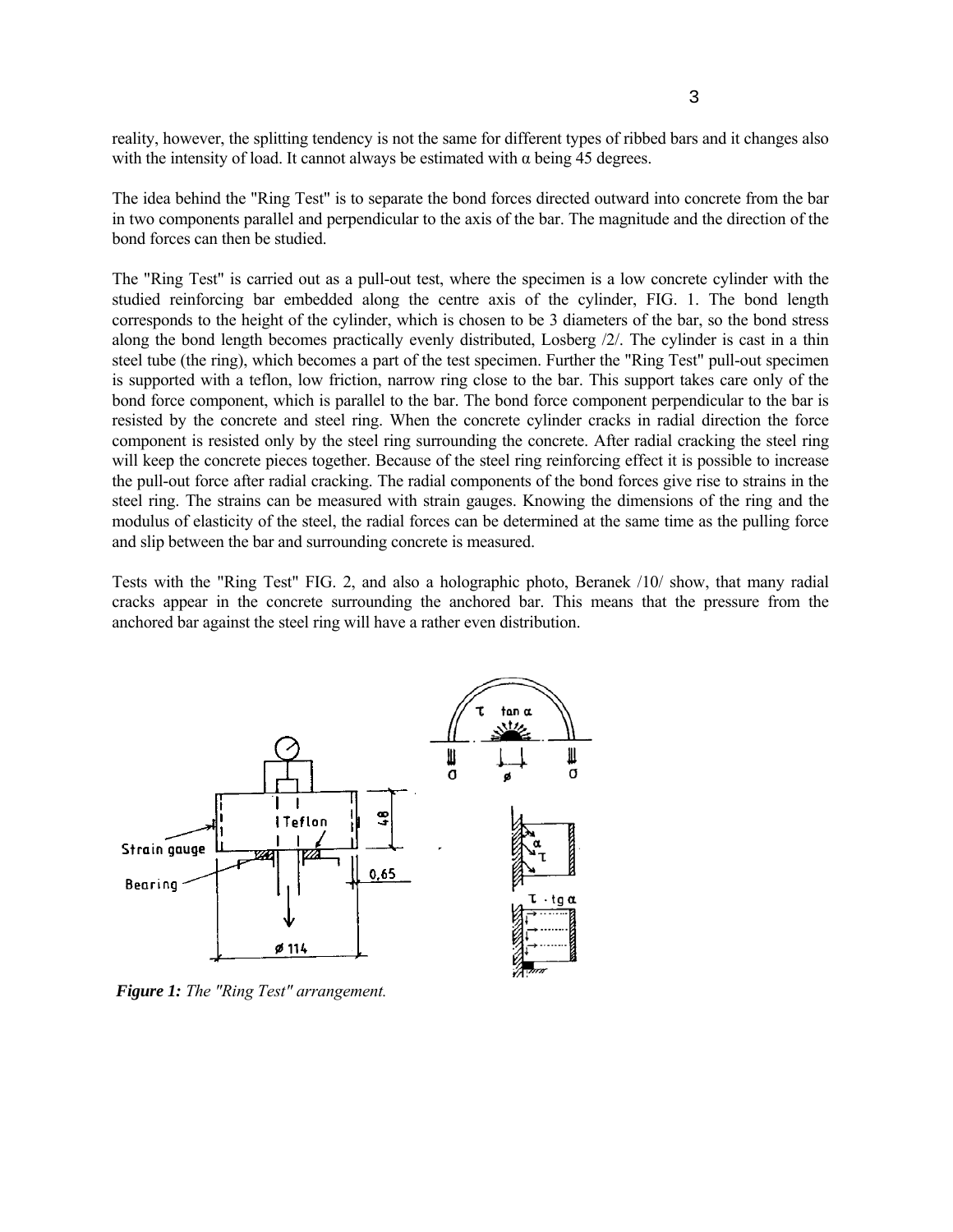

*Figure 2: Radial splitting cracks appearing around an anchored bar. Left figure shows a Ring test specimen and the right one a holography of a pull-out specimen according to Beranek/10!* 

If it is assumed that the strains are the same all around the steel ring and that the splitting forces from the bar can be regarded as an internal hydraulic pressure, then an equilibrium equation can be established and the magnitude of the splitting force corresponding to the actual strain in the steel ring can be determined. The angle  $\alpha$  under which the bond forces leave the bar can also be determined.

By this method different reinforcing bars can be compared not only regarding pure bond, but also regarding the splitting forces that occur.

# **3 AIM OF INVESTIGATION**

There are two intentions with the "Ring Test".

The first intention is to determine the magnitude and development of the splitting forces from anchored reinforcing bars with different types of ribs. The splitting forces are studied on three types of Swedish standard hot rolled reinforcing bars and also on specially manufactured bars, where the influence of height of the lugs and lug distance is investigated.

The second intention is to demonstrate the possibilities of the "Ring Test" as standard test for evaluation of anchoring qualities of different types of reinforcing bars.

## **4 PROGRAM OF THE INVESTIGATION**

Two series of standard Swedish reinforcing bars and two series of specially turned bars are investigated.

In the FIRST SERIES three Swedish standard high-bond bars of quality Ks400 and Ks600 according to Swedish standard SIS 212513 respective SIS 212515 with nominal diameter  $\alpha$  = 16 mm and to the axis of the bar inclined and also transverse ribs are tested.

In the SECOND SERIES the height of the ribs of specially turned bars is varied. The core diameter of the bar is kept constant to  $\varnothing = 16$  mm. The circular ribs are perpendicular to the bar axis and the width of the ribs is 2 mm.

The design of the specially turned bars in principle is shown in FIG. 3.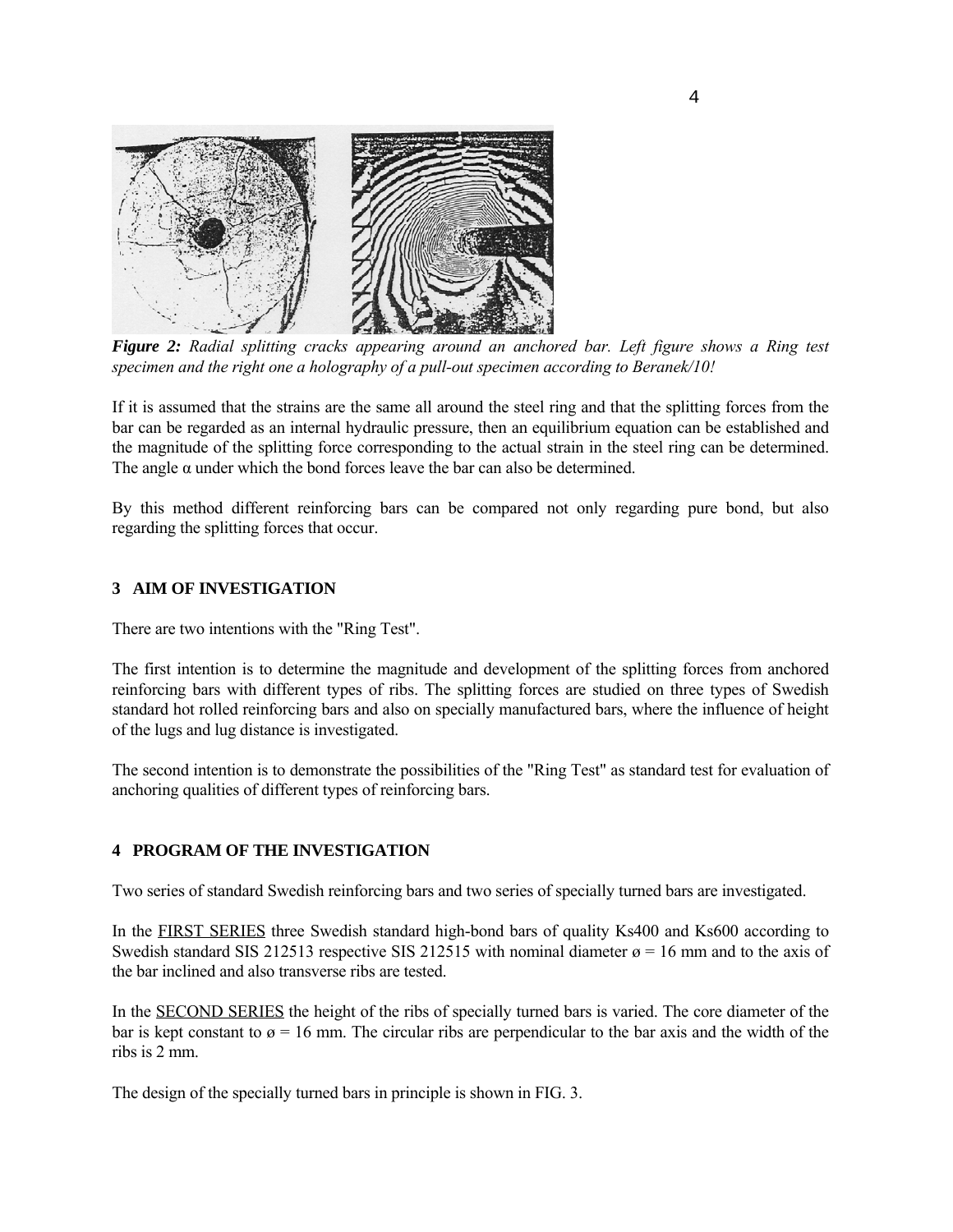

*Figure 3: Design in principle of specially turned bars.*

In the THIRD SERIES the spacing between the ribs of specially turned bars is varied. The core diameter of the bar is kept constant to  $\varnothing = 16$  mm. The circular ribs are perpendicular to the axis of the bar and the width of the ribs is 2 mm. This series is completed with a turned bar without lugs and diameter  $\alpha$  = 16 mm.

In the FOURTH SERIES five equal "Ring Tests" are performed with Swedish standard hot rolled highbond bar Ks400 with to the axis of the bar inclined ribs. The aim of this series is to investigate the dispersion in the test results, however not in the ring strain.

The parameters for all the tested bars are presented in TABLE 1 together with the strength of concrete in the "Ring Test" specimen.

| Series         | Test | Bar<br>type   | Rib<br>angle to<br>bar axis | Diam.<br>of<br>ribs<br>$\mathfrak{g}_1$<br>mm | Rib<br>spacing<br>S<br>mm | Specific<br>rib area<br>$f_{R}$<br>(DIN488) | Rib<br>weight<br>/Bar<br>length<br>$l_{\rm rot}/m$ *) | Concrete<br>compressive<br>strength<br>$f_{cc}$ MPa | Concrete<br>tensile<br>strength<br>$f_{ct}$ MPa |
|----------------|------|---------------|-----------------------------|-----------------------------------------------|---------------------------|---------------------------------------------|-------------------------------------------------------|-----------------------------------------------------|-------------------------------------------------|
|                |      | Ks49          | $90^\circ$                  | 18.5                                          | 12                        | 0.064                                       | 0.060                                                 | 25.5                                                | 2.4                                             |
|                |      | <b>Ks40</b>   | $45^\circ$                  | 18.5                                          | 12                        | 0.064                                       | 0.060                                                 | 37.7                                                | 2.9                                             |
|                | 3    | <b>Ks60</b>   | $90^\circ$                  | 18.5                                          | 8                         | 0.127                                       | 0.090                                                 | 27.6                                                | 3.0                                             |
|                | 4    | Turned        | $90^\circ$                  | 16.5                                          | 12                        | 0.021                                       | 0.016                                                 | 28.4                                                | 2.8                                             |
| 2              | 5    | Turned        | $90^\circ$                  | 17.5                                          | 12                        | 0.065                                       | 0.051                                                 | 28.3                                                | 2.7                                             |
|                | 6    | Turned        | $90^\circ$                  | 18.5                                          | 12                        | 0.112                                       | 0.087                                                 | 28.7                                                | 2.7                                             |
|                |      | Turned        | $90^\circ$                  | 19.5                                          | 12                        | 0.162                                       | 0.125                                                 | 29.5                                                | 2.6                                             |
|                | 8    | Turned        | $90^\circ$                  | 18.5                                          | 16                        | 0.084                                       | 0.065                                                 | 28.6                                                | 2.9                                             |
|                | 6    | Turned        | $90^\circ$                  | 18.5                                          | 12                        | 0.112                                       | 0.087                                                 | 28.7                                                | 2.7                                             |
| 3              | 9    | Turned        | $90^\circ$                  | 18.5                                          | $8\,$                     | 0.168                                       | 0.130                                                 | 29.9                                                | 2.9                                             |
|                | 10   | Turned        | $90^\circ$                  | 18.5                                          | 4                         | 0.337                                       | 0.261                                                 | 30.5                                                | 2.9                                             |
|                | 11   | <b>Turned</b> | $90^\circ$                  | 18.5                                          | $\overline{\phantom{a}}$  | 0                                           | 0                                                     | 29.5                                                | 2.8                                             |
|                | 12   | <b>Ks40</b>   | $45^\circ$                  | 18.5                                          | 12                        | 0.064                                       | 0.060                                                 | 22.0                                                | 1.9                                             |
|                | 13   | <b>Ks40</b>   | $45^\circ$                  | 18.5                                          | 12                        | 0.064                                       | 0.060                                                 | 22.0                                                | 1.9                                             |
| $\overline{4}$ | 14   | <b>Ks40</b>   | $45^\circ$                  | 18.5                                          | 12                        | 0.064                                       | 0.060                                                 | 22.0                                                | 1.9                                             |
|                | 15   | <b>Ks40</b>   | $45^\circ$                  | 18.5                                          | 12                        | 0.064                                       | 0.060                                                 | 22.0                                                | 1.9                                             |
|                | 16   | <b>Ks40</b>   | $45^\circ$                  | 18.5                                          | 12                        | 0.064                                       | 0.060                                                 | 22.0                                                | 1.9                                             |

*TABLE 1. Investigated bars with core diameter 16 mm and strengths of concrete of the pull-out specimen.*

\*) The density of steel is presumed to be 7700 kg/m3 in series 2 and 3. Notional values in series 1 and 4.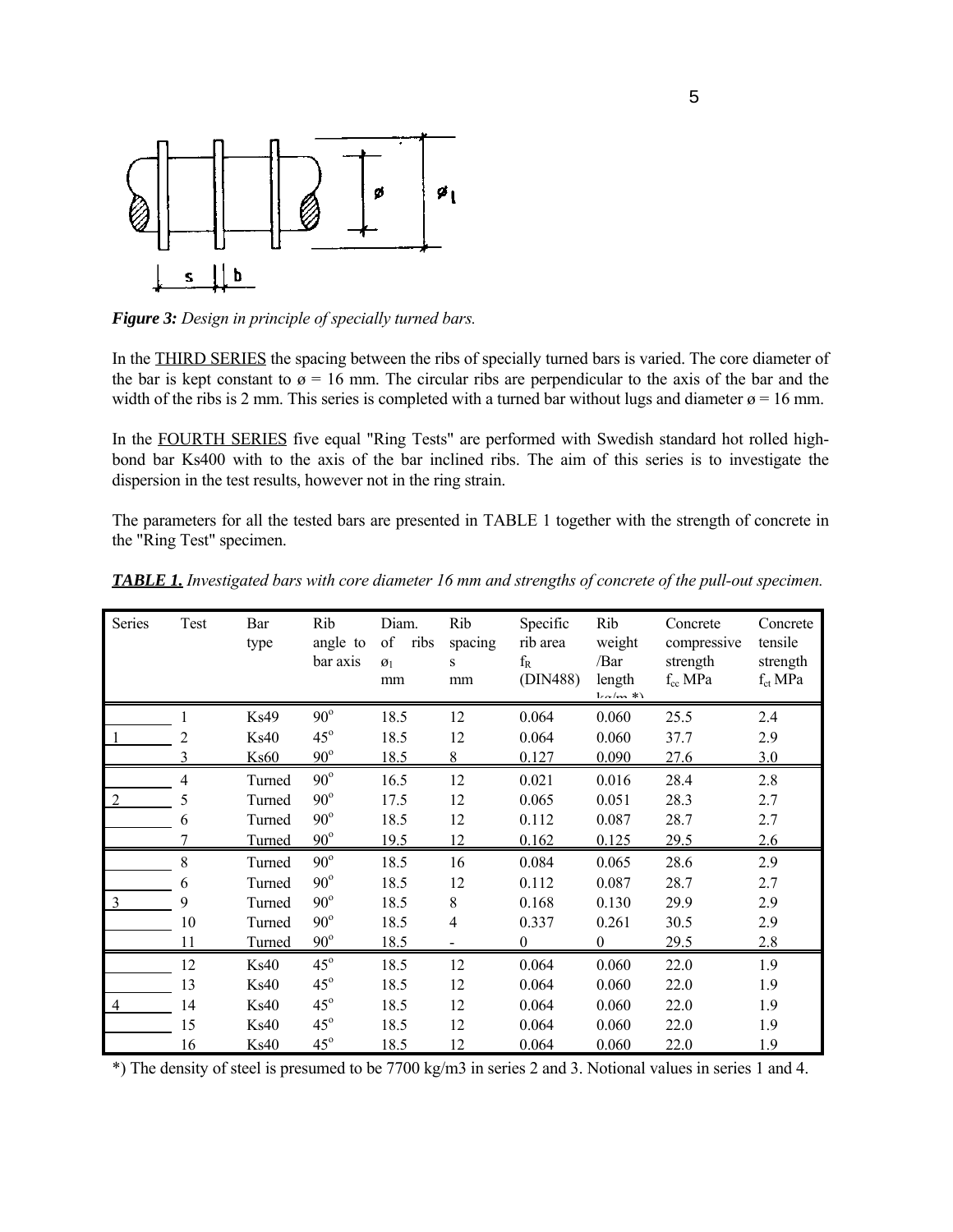## **5 CONCRETE AND CASTING OF SPECIMEN**

The concrete is composed to have a mean compressive strength of  $f_{cc} = 25$  MPa after 14 days. The compositions shown in TABLE 2 are used.

|                          | Series 1 | Series 2          | Series 3 and 4 |
|--------------------------|----------|-------------------|----------------|
|                          |          |                   |                |
|                          | $kq/m^3$ | kg/m <sup>3</sup> | $kq/m^3$       |
| Standard Portland cement | 232      | 236               | 266            |
| Sand                     | 1202     | 1121              | 1127           |
| Crushed stone - granite  | 627      | 691               | 727            |
| Water                    | 205      | 210               | 211            |
|                          |          |                   |                |
| Finess modulus sand      | 3.03     | 2.74              | 2.36           |
| Finess modulus stone     | 6.6      | 6.6               | 6.8            |

*TABLE 2 Composition of concrete.*

Maximum stone size is 16 mm. CaCl<sub>2</sub> with an amount of 2 % of the cement weight is used as accelerator. The consistency was 4 VB.

The concrete compressive strength  $f_{cc}$  is determined using cubes with side length of 150 mm. The tensile strength  $f<sub>ct</sub>$  is determined with splitting tests using cubes of the same size. The concrete strengths in form of mean values of three tests are presented in TABLE 1.

The size of the concrete batches was  $0.25 \text{ m}^3$ . The concrete in the steel ring is cast using a special stand and hand compacted using a steel rod. The cubes are vibrated on a vibrating table. The specimens are covered by wet blankets, remolded after 2 days and stored under water for 5 days. Thereafter the specimens are stored in the laboratory at  $20^{\circ}$ C and 50 % relative humidity up to the time for testing, which did vary for different specimens.

# **6 QUALITIES OF THE REINFORCEMENT**

The characteristic parameters of the bars are presented in TABLE 1.

The bars have the following nominal characteristic yield strengths and related rib areas:

Standard reinforcing bars \* Swedish standard SS 212513, Ks400 high bond bar,  $f_{sy} = 390 \text{ MPa}$ ,  $f_R = 0.06$ \* Swedish standard SS 212515, Ks600 high bond bar,  $f_{sy}$  = 590 MPa,  $f_R$  = 0.13 Turned bars \* Swedish standard SS 212511, Ss260 plain bar,  $f_{sy} = 260 \text{ MPa}$ ,  $f_R = 0.00$ .

# **7 PERFORMANCE OF THE TESTS**

The "Ring Test" specimens are loaded in a mechanical loading machine with constant rate of deformation 1 mm/min. The specimen are supported by a teflon ring on a spherical bearing close around the pulled bar.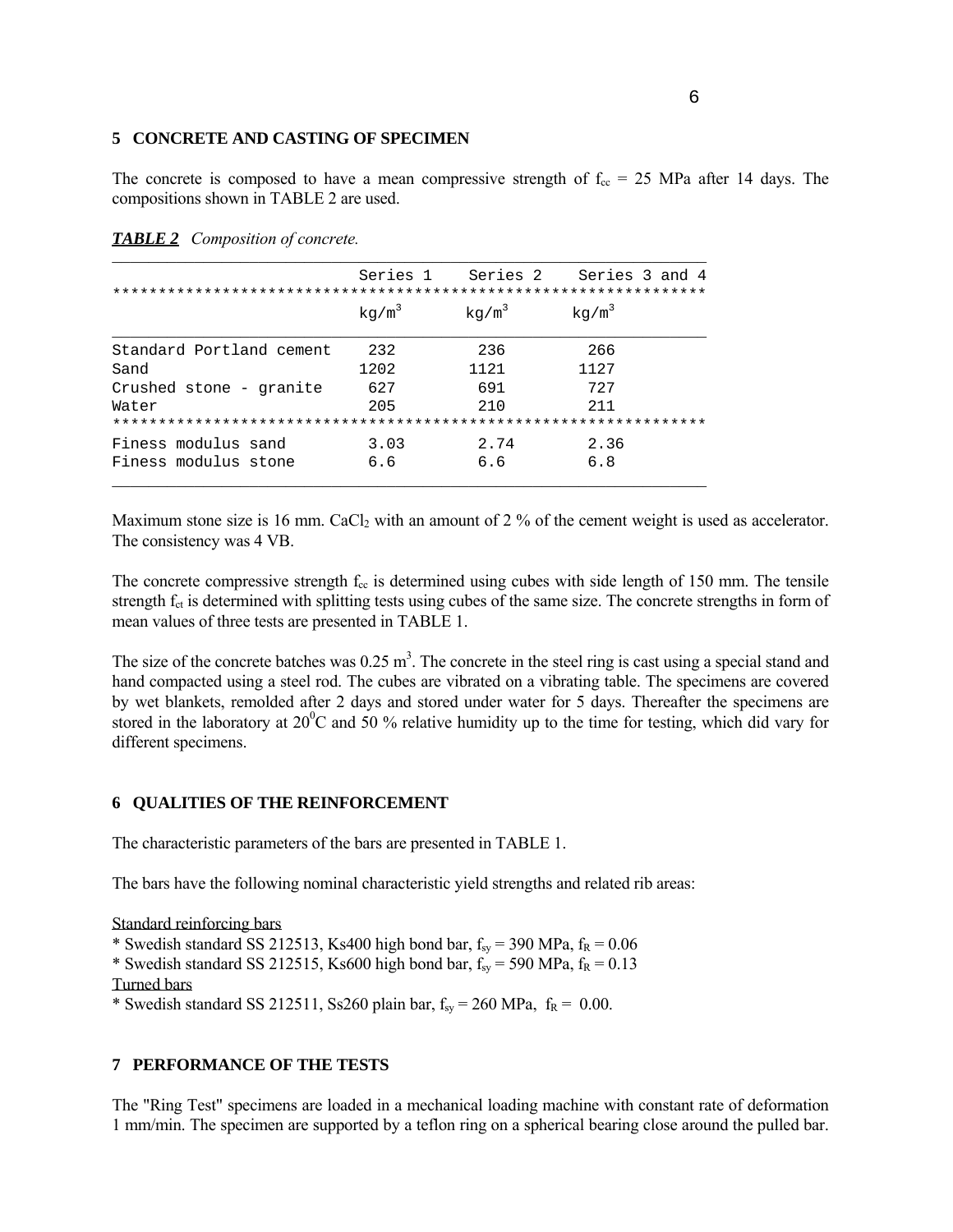This support takes care of the reaction from the pulling force in its direction and takes practically nothing of the lateral splitting force from the bar. The displacement between the concrete and the free bar end is continuously noted as a function of applied load. The steel ring circumferential tension is measured with two opposite strain gauges and noted continuously as a function of applied load. The load is measured with a load cell.

## **8 TEST RESULTS**

### **8.1 Presentation of test results**

The measured relation between anchored load F and free bar end displacement  $\delta$  relative to the concrete is presented in FIG. 4. The bond stress is assumed to be uniformly distributed. This assumption for a bond length of 3 bar diameters ø is justified according to Losberg /2/.

From the displacement measurements Series 1, it can be concluded, that for Swedish standard bars transverse ribs give stiffer and more brittle anchorage resistance, than to the axis of the bar inclined ribs. An increase in the relative rib area, Ks600, makes also the anchorage resistance stiffer and a bit more brittle.

In Series 2 the measured anchored load F and displacement  $\delta$  relations are shown for bars with successively increasing rib height and constant rib distance. The test No 11 has no ribs. This means, that it is a smooth bar. It can be stated, that with increasing rib height the anchoring capacity increases and also the stiffness of the bond.



*Figure 4: Measured relation between load or stress and free bar en slip relative to the concrete.*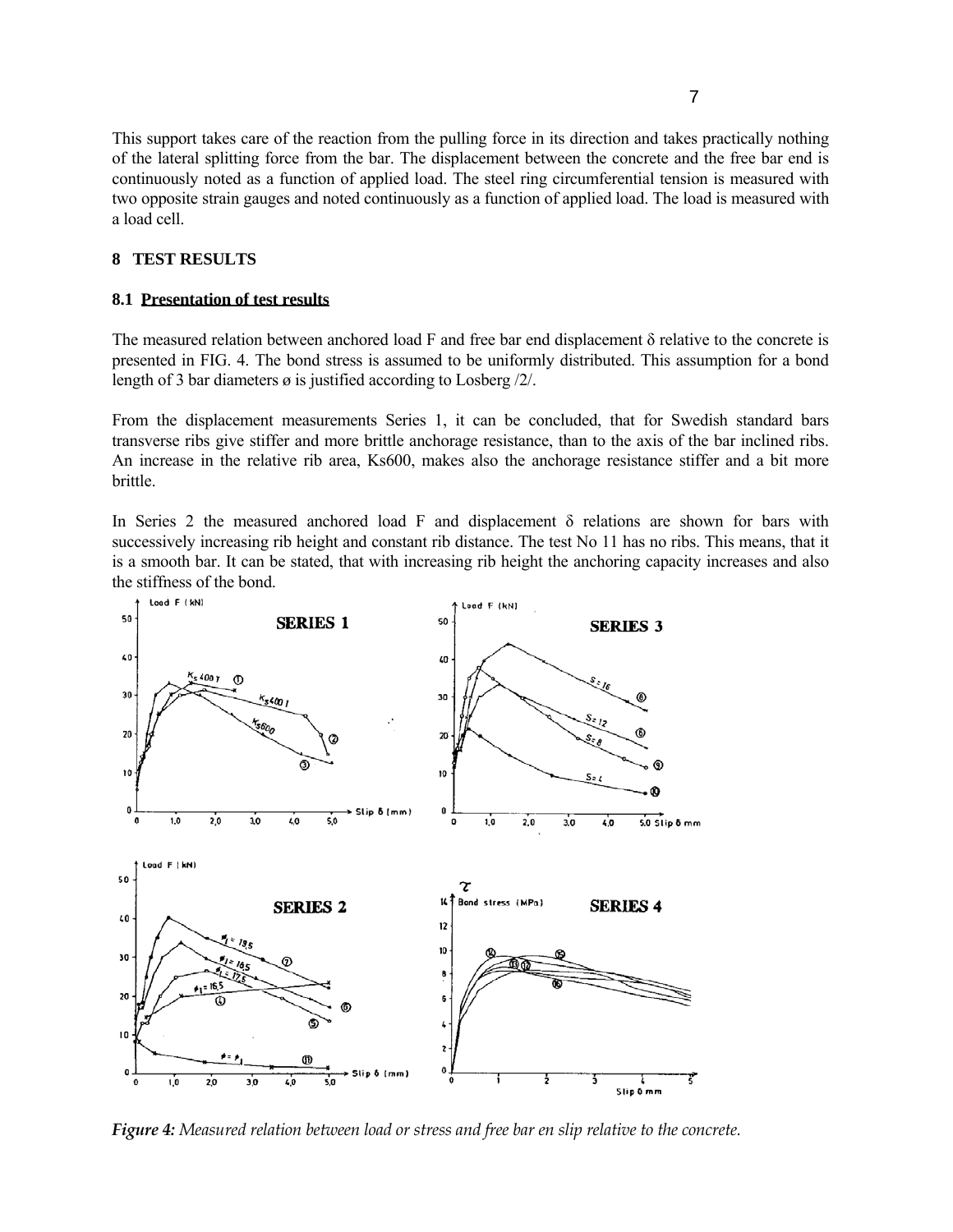

*Figure 5: Schematic presentation of the load - slip and load - ring strain - slip curves for a "Ring Test".*

In Series 3 the rib distances are varied, while the rib height is kept constant. It can be concluded from the measurements, that the displacement  $\delta$  at maximum anchored load F becomes bigger with increasing rib distance. The maximum load increases also with exception for test No 6.

The "Ring Test" specimen No 12 to No 16 are equal and the aim with the Series 4 was to state the dispersion in the results. From the measurements it can be concluded, that the scatter in bond stress  $\tau$  at corresponding displacement is about 20 %. The maximum bond stresses are reached in the displacement interval 1.0 to 2.5 mm.

The load-displacement curve for a "Ring Test" is shown schematically in FIG. 5. At the load  $F_r$ , there is an increase in displacement due to the radial cracking of the concrete specimen. At this moment the confinement of the steel ring is activated and the observed change in displacement  $\delta$  is necessary for this activation. The increase in displacement at the load  $F_r$  can be observed also in FIG. 4. When the steel ring is stressed the pull-out test again becomes stiffer.

#### **8.2 Evaluation of angle between bond forces and bar axis**

The angle  $\alpha$  is evaluated from the measurements as follows:

Bond stress in the direction of the bar =  $\tau = F/\pi \varnothing$  h ...(1)

To the bar lateral bond stress component =  $\tau$  tan  $\alpha$  ...(2)

It is assumed that the lateral bond forces act as hydraulic pressure through the concrete against the steel ring and this gives

 $\tau \tan \alpha \cdot \varnothing$  h =  $2\varepsilon_{rs}$  E h t ...(3)

Transcribed with the expression for  $\alpha$  and steel ring dimensions inserted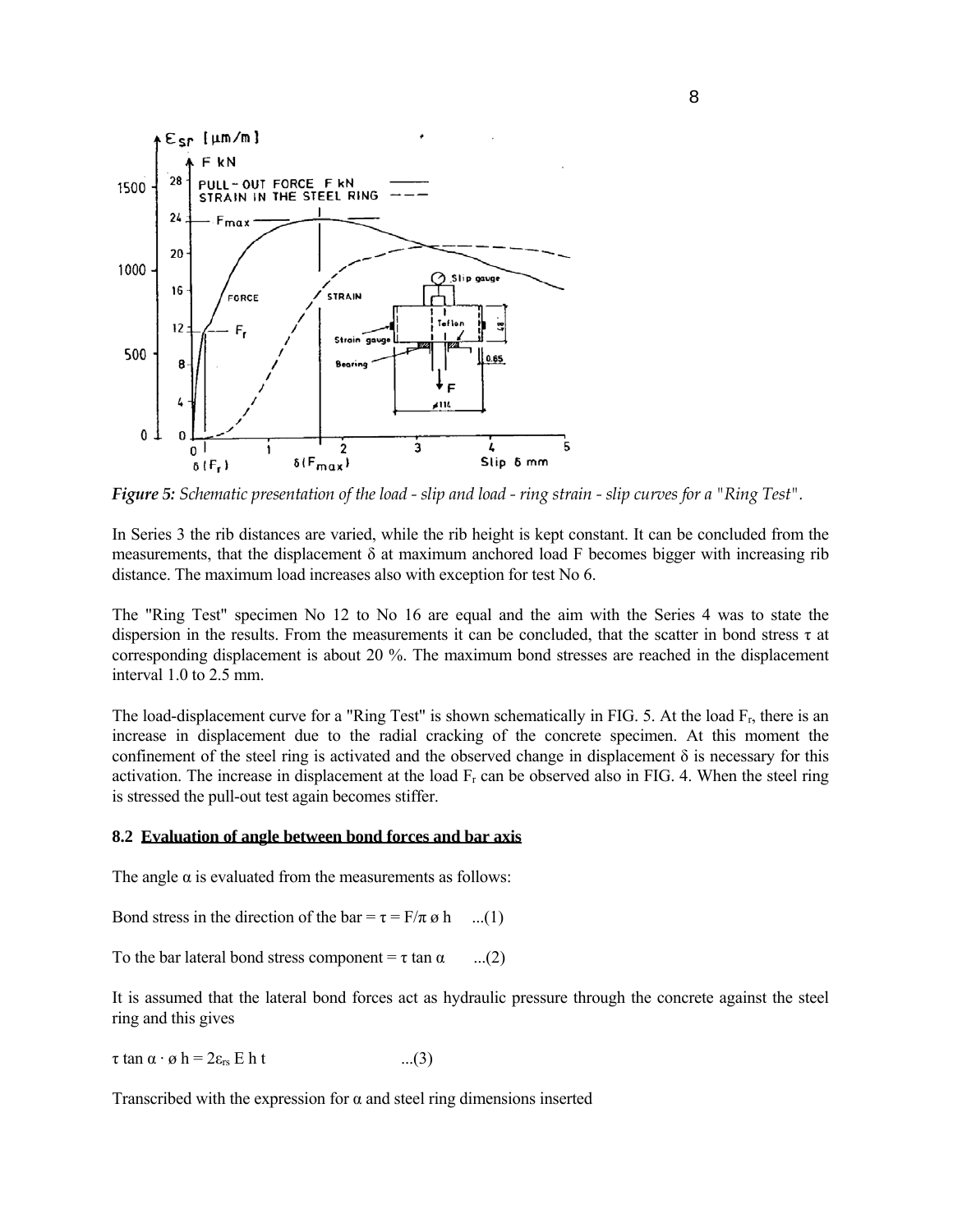$\alpha = \arctan(2\varepsilon_{rs} E t / \tau \omega) = \arctan(2E t h \pi /F) = \arctan(2.200 \frac{10^9 \cdot 0.00065 \cdot 0.048 \pi \varepsilon_{rs} F}{F})$  ...(4)



 $\alpha = \arctan(39.2 \ 10^6 \ \text{e}_{\text{rs}}/\text{F})$  ...(5)

*Figure 6: The angle between bond forces and bar axis versus the slip of the free bar end relative concrete.*  The angle  $\alpha$  between the bond forces and the bar axis is evaluated for the tests in Series 1, 2 and 3 and presented versus slip in FIG. 6.

It can be observed for all series that the angle  $\alpha$  in the beginning of the loading has a small value, which increases. The angle at maximum load is marked with a black point. The splitting tendency of the anchorage forces increases with the anchored load. From SERIES 1 it can be observed that the angle  $\alpha$  at maximum load for the standard bars is about 35 degrees for bars with transverse ribs and about 45 degrees for bar with inclined ribs. From SERIES 2 it does not become quite evident how the angle  $\alpha$  is influenced by the rib height. The bar with the smallest rib height does not reach maximum load within the slip range in the diagram. SERIES 3 gives that small and big rib spacing gives small angles  $\alpha$  and there in between higher α-values.

### **8.3 Analysis of the test results**

The maximum load versus the related rib area  $f<sub>R</sub>$  is shown in FIG. 7. Increased rib height, when the rib spacing is unchanged, results in higher ultimate bond failure load. Decreasing rib distances, when the rib height is kept constant results in reduced ultimate bond failure load. Dense ribs however give a high related rib area, but the distance between the ribs is so small that the bar starts to perform as a smooth bar and the ultimate bond load begins to fall.

The slip at maximum load is shown in FIG. 8. The tests No 4 and 11 are excluded from diagram, because these did not reach maximum load within the observed slip range. The slip decreases dramatically, when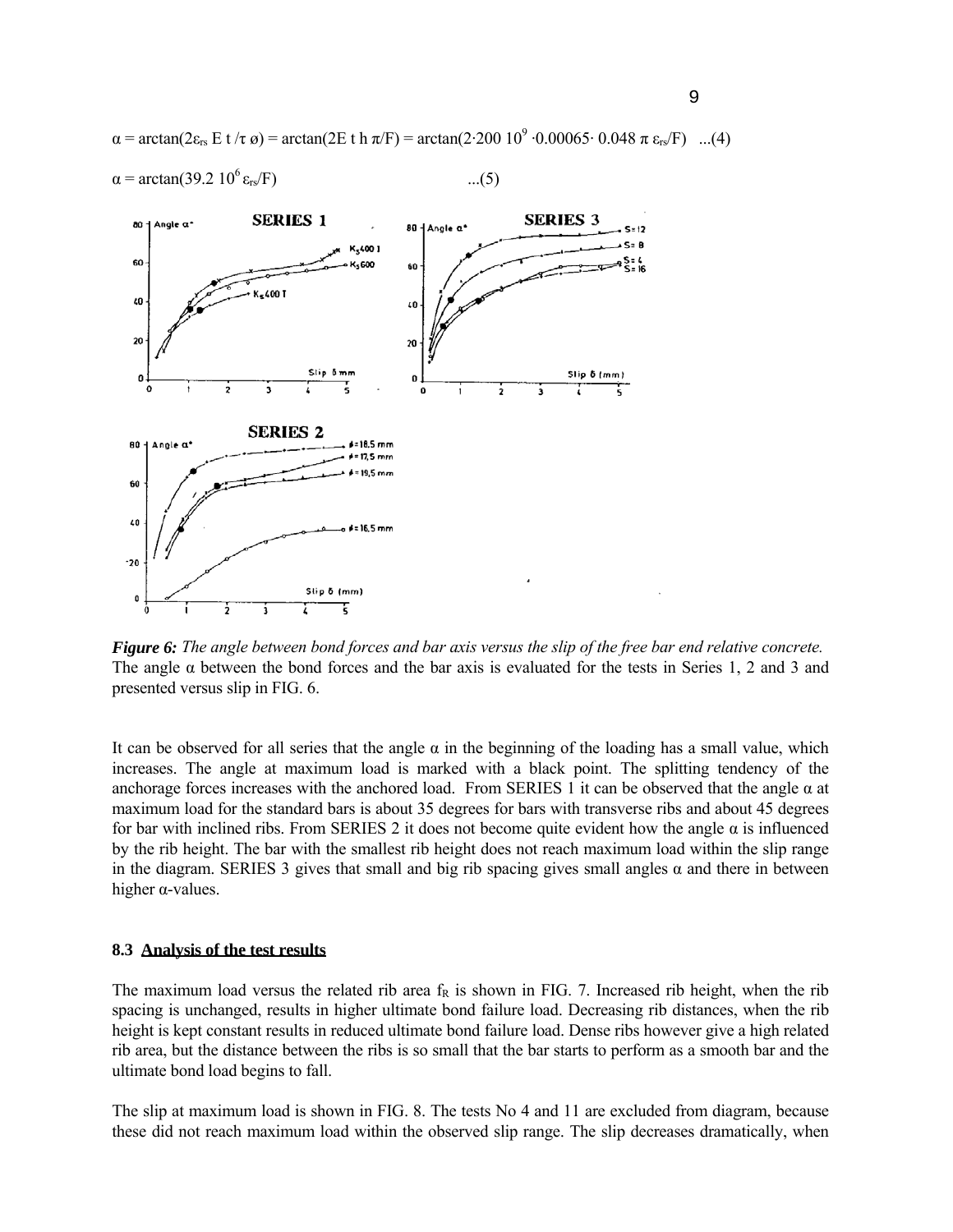the related rib area starts to increase from zero. For  $f_R > 0.10$  there is no gain in reduced slip. Standard bars with to the bar axis inclined ribs give somewhat higher slip value than transverse ribs.



*Figure 7: Load at ultimate bond resistance versus Figure 8: Slip at maximum load versus related rib area for the bars in SERIES 1, 2 and 3. related rib area for the bars in SERIES 1, 2, and 3.* 



*Figure 9: Angle α between bond forces and bar Figure 10: Angle α between bond forces axis versus slip at maximum load. SERIES 1, 2 and 3. and bar axis versus related rib area.* 

 *SERIES 1, 2 and 3* 

The angle  $\alpha$  increases when the slip at maximum load  $\delta_{Fmax}$  grows, as it becomes evident from the regression line in FIG. 9. The test No 6 seems to give a deviating value.

The angle  $\alpha$  decreases when the related rib area  $f_R$  increases, as it is shown by the regression curve in FIG.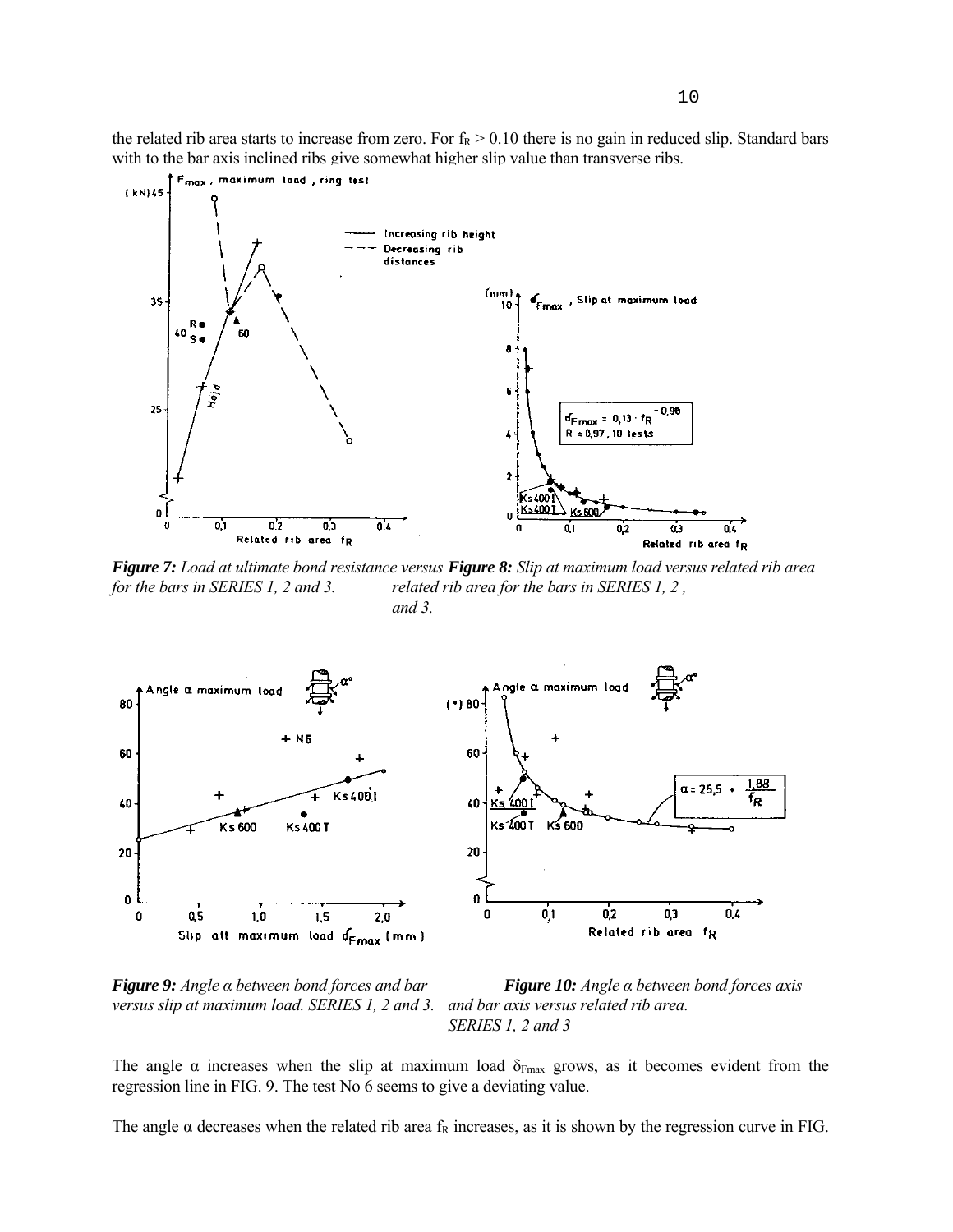10. The scatter is considerable. The standard bars with transverse ribs give smaller α-values then the bar with to the bar axis inclined ribs.

## **9 CONCLUSIONS**

The tests with the "Ring test" show that it is possible to use this testing performance to compare the splitting tendency of reinforcing bars having different shapes of lugs.

Further it can be stated that increasing lug height improves the bond. There is an optimum rib distance with the best bond. If the distance becomes too short the bar starts to act as a smooth bar with a diameter including the bar ribs. The slip at maximum load decreases, when the related rib area increases. The splitting tendency increases with increasing angle  $\alpha$  between the bond forces and the axis of the bar. Angle α increase, when the slip at maximum load increases and α decrease, when the related rib area grows.

## **10 REFERENCES**

/1/ Rehm, G.: Über die Grundlagen des Verbundes zwischen Stahl und Beton. (The fundamentals of bond between reinforcement and concrete). Deutscher Ausschuss für Stahlbeton, Heft 138, p.59, 1961.

/2/ Losberg A.: Kraftöverföring och spänningsfördelning vid förankring och avslutning av arnering.(Transmission of force and distribution of stress at anchorage and curtailment of reinforcement.) Chalmers University of Technology, Division of Concrete Structures. p. 49. Göteborg 1963.

/3/ Berggren L.: Utdragsprov med kort vidhäftningslängd. (Pull-out tests with short bond length). Chalmers University of Technology, Division of Concrete Structures, No 686. p. 85. Göteborg, 1965.

/4/ Goto, Y.: Cracks Formed in Concrete around Deformed Reinforcing Bars. Journal of the ACI, 1971. pp.244-251.

/5/ Tepfers, R.: A Theory of Bond Applied to Overlapped Tensile Reinforcement Splices for Deformed Bars. Chalmers University of Technology, Division of Concrete Structures, Publication 73:2, p. 328. Göteborg, 1973.

/6/ Losberg, A., Olsson, P-Å.: Bond failure of Deformed Reinforcing Bars Based on the Longitudinal Splitting Effect of the Bars. ACI-Journal, January 1979, No. 1, Proceedings V. 76. pp.5-18.

/8/ Tepfers, R.: Cracking of Concrete Cover Along Anchored Deformed Reinforcing Bars. Magazine of Concrete Research, Vol. 31, No. 106, March 1979. pp.3-12.

/9/ Goto Y., Otsuka K.: Experimental studies on Cracks Formed in Concrete Around Deformed Tension Bars. The Technology Reports of Tohoku University, Vol. 44 (1979) No. 1, Sendai, June 1979. pp. 49-83.

/10/ Beranek, W. J.: Private communication. IBBC-TNO, Afd. Experimentele Mechanica. Delft 1980.

/11/ RILEM/CEB/FIP Recommendations on reinforcement steel for reinforced concrete. Revised edition of: RC5 Bond test for reinforcement steel: (1) Beam test. Comité Euro-International du Beton, CEB News No 61. Paris April 1982.

/12/ Bond Action and Bond Behaviour of Reinforcement. CEB, Bulletin d'Information No 151. Comite Euro-International du Beton, CH-1015 Lausanne, April 1982. p.153.

/13/ RILEM/CEB/FIP Recommendations on reinforcement steel for reinforced concrete. Revised edition of: RC6 Bond test for reinforcement steel:(2) Pull-out test. Comité Euro-International du Beton, CEB News No 73. Lausanne May 1983.

/14/ Otsuka K.: X-ray technique with contrast medium to detect fine cracks in reinforced concrete. International Workshop on Fracture Toughness and Fracture Energy. Sendai, 12-14 October 1988. A.A.Balkema Publishers, Rotterdam 1989.